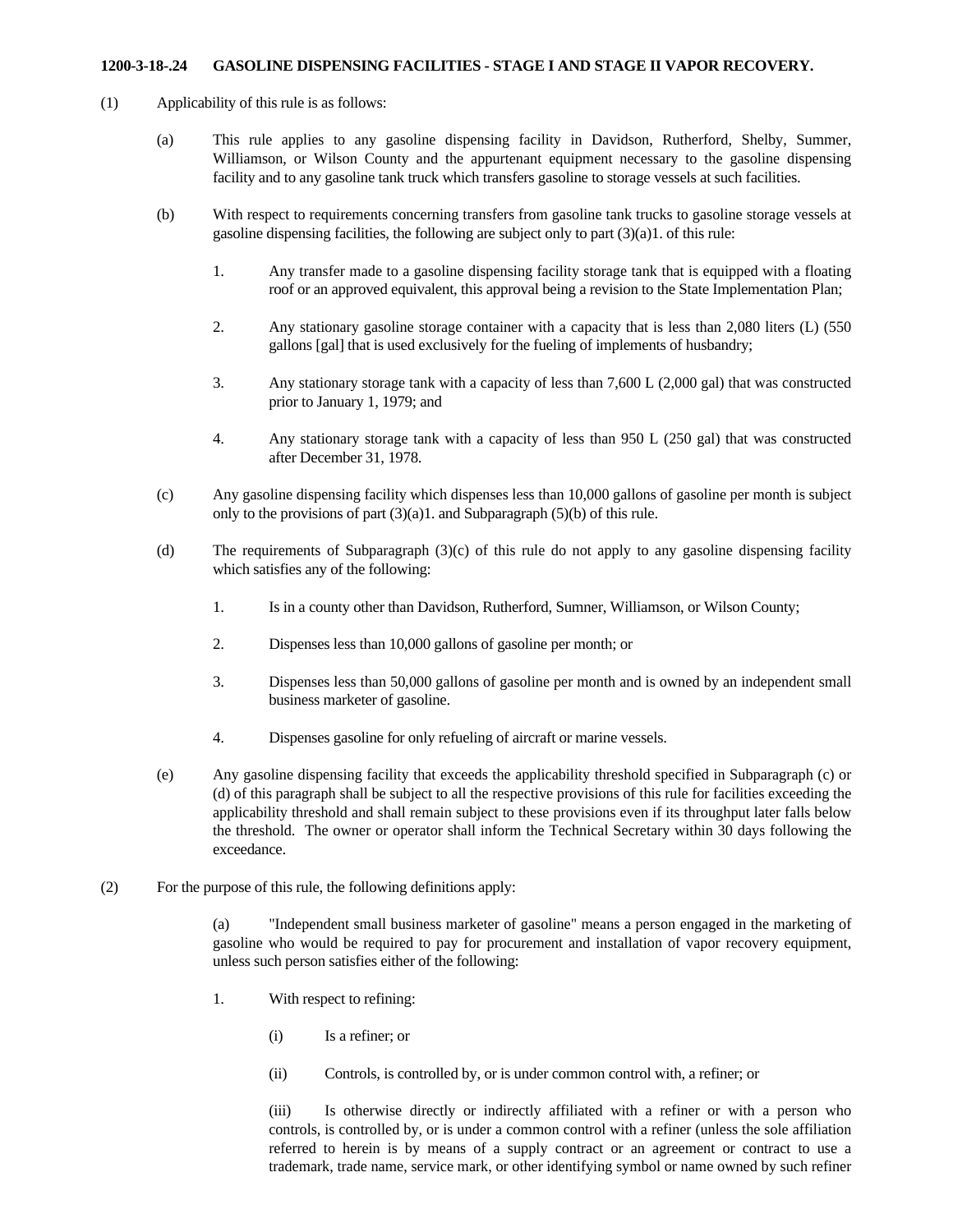or any such person); or

2. Receives less than 50 percent of his annual income from refining or marketing of gasoline.

For the purpose of this definition, the term "refiner" shall not include any refiner whose total refinery capacity (including the refinery capacity of any person who controls, is controlled by, or is under common control with, such refiner) does not exceed 65,000 barrels per day. For purposes of this definition, "control" of a corporation means ownership of more than 50 percent of its stock. Verification of satisfaction of criteria specified in this definition shall be by notarized certification to the Technical Secretary, in which case this additional verification shall be furnished to the Technical Secretary immediately.

(b) "Vacuum assist system" means the gasoline vapor recovery system that employs a vacuum generating device to effect transfer of gasoline vapor displaced in fueling a vehicle tank to a gasoline storage tank, vapor storage tank, or vapor processing unit.

- (3) Standards as follow apply:
	- (a) The owner or operator of each gasoline dispensing facility subject to this rule shall comply with the following requirements:
		- 1. All gasoline storage vessels at gasoline dispensing facilities shall be loaded by submerged fill;
		- 2. All vapor lines on the storage vessel shall be equipped with closures that automatically seal upon disconnect;
		- 3. A vapor balance system shall be designed and installed such that, with a vapor-tight line from the gasoline storage tank to the gasoline tank truck, the back pressure in a gasoline tank truck unloading gasoline does not exceed 450 millimeters (mm) (18 inches [in]) of water pressure or 150 mm (5.9 in) of water vacuum;
		- 4. If a gauging well separate from the fill tube is used for manual measurement, it shall be provided with a submerged drop tube that extends to within 150 mm (5.9 in) of the gasoline storage vessel bottom; and
		- 5. Liquid fill connections for all systems shall be equipped with vapor-tight caps.
	- (b) The owner or operator of a gasoline tank truck shall not unload gasoline to a gasoline storage vessel subject to vapor-tightness requirements during unloading unless the following conditions are met:
		- 1. All hoses, adaptors, and couplers in the vapor balance system are properly connected;
		- 2. All vapor return hoses, couplers, and adaptors used in the gasoline delivery are vapor-tight;
		- 3. All vapor return equipment are compatible with the vapor balance equipment installed on the gasoline dispensing facility storage vessel;
		- 4. All hatches on the gasoline tank truck are kept closed and securely fastened; and
		- 5. The filling of storage vessels at gasoline dispensing facilities is limited to unloading by vaportight gasoline tank trucks.
	- (c) The owner or operator of each gasoline dispensing facility subject to this rule shall comply with the following requirements:
		- 1. All gasoline dispensing shall be by equipment served by a vapor recovery system approved by the Technical Secretary, certified by the California Air Resources Board, and designed, installed, operated, and maintained to recover gasoline vapors displaced during dispensing to automobile fuel tanks, and accessible for inspection and testing;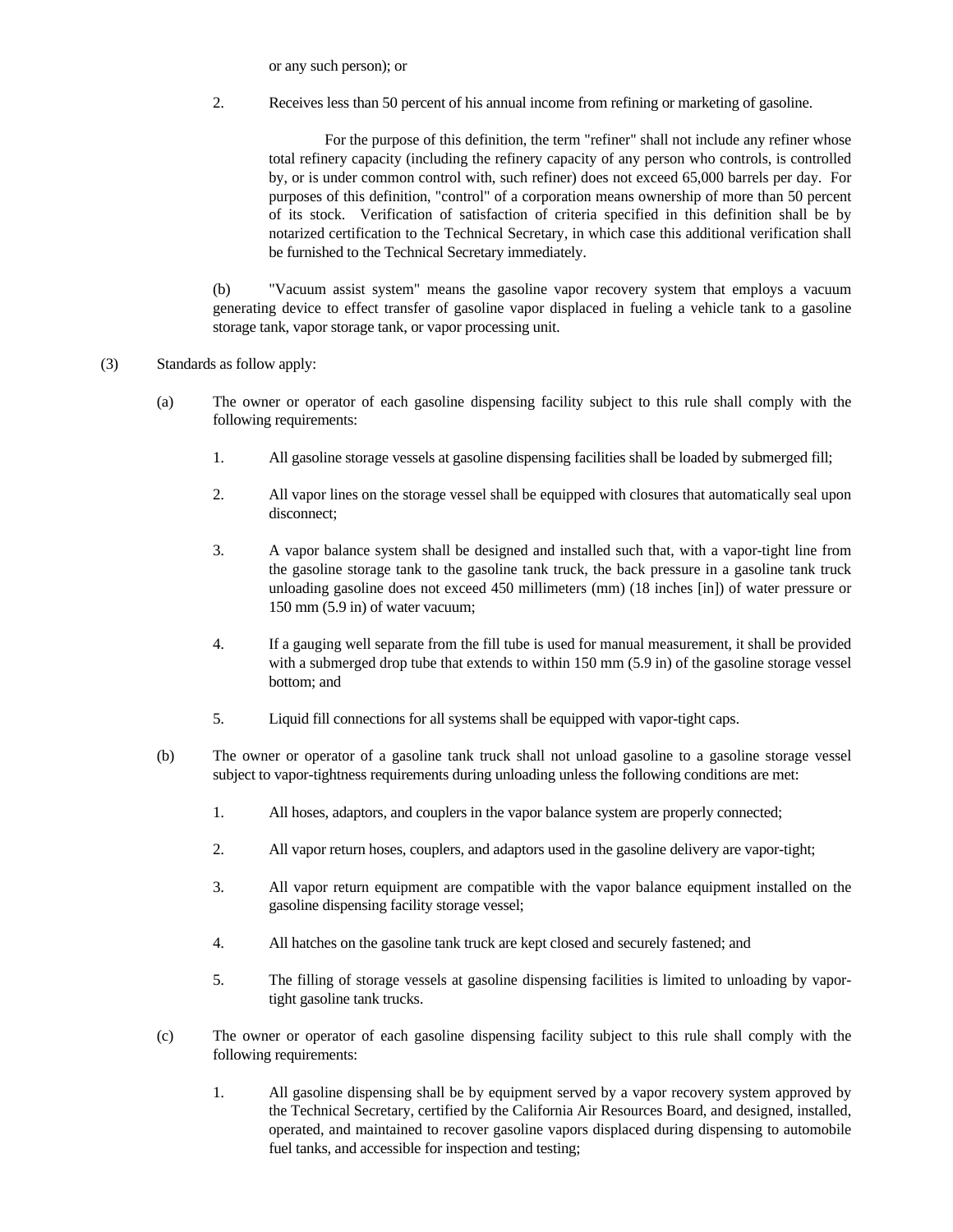- 2. The vapor recovery system shall include for any dispenser and system the following:
	- (i) Vapor-tight coaxial hose to conduct vapors captured during dispensing except on new vehicle fueling lines at motor vehicle assembly plants where vapor-tight dual hoses on vacuum assist systems may be employed in lieu of vapor-tight coaxial hose;
	- (ii) For balance systems:
		- (I) Installation of piping between the dispenser and the vapor collection tank which precludes liquid blockage in the piping; and
		- (II) No device which inhibits immediate testing for dynamic backpressure;
	- (iii) For vacuum assist systems, sufficient vacuum to prevent escape of gasoline vapors during dispensing;
	- (iv) Vapor-tight piping, fittings, cups, couplers, and adapters; and
	- (v) Maintenance of vapor tightness throughout the vapor recovery system, except during facility storage tank loading, gauging, and sampling and during maintenance and testing necessitating disruption in the integrity of the system.
- 3. Use of any aftermarket or rebuilt parts is restricted to parts approved by the California Air Resources Board.
- 4. Gasoline shall not be dispensed from a dispensing unit served by or permitted to be served by a component which does not satisfy the following:
	- (i) Each component required for operation of the system is in place and, to the extent it can be confirmed by sensory inspection, is unimpaired and operational;
	- (ii) Each nozzle boot is not torn in either of the following manners:
		- (I) Triangular-shaped or similar tear 1/2 inch or more to a side, or hole 1/2 inch or more in length; or
		- (II) Slit 1 inch or more in length.
	- (iii) Each faceplate or flexible cone is not damaged in the following manner:
		- (I) For balance nozzles and nozzles for aspirator and educator assist type systems, damage such that the capability to achieve a seal with a fillpipe interface is diminished for an accumulated total of 1/4 of the circumference of the faceplate; or
		- (II) For nozzles for vacuum assist systems, more than 1/4 of the flexible cone is missing;
	- (iv) Each nozzle shutoff mechanism is operational;
	- (v) Each vacuum producing unit is operational;
	- (vi) Each vapor processing unit is operational;
	- (vii) Each fitting, cap, coupler, and adapter is vapor-tight; and
	- (viii) Each pressure/vacuum relief valve, vapor check valve, and dry break is operational.
- 5. The owner or operator shall conspicuously display fueling instructions and information in the gasoline dispensing area. These instructions and this information shall describe to customers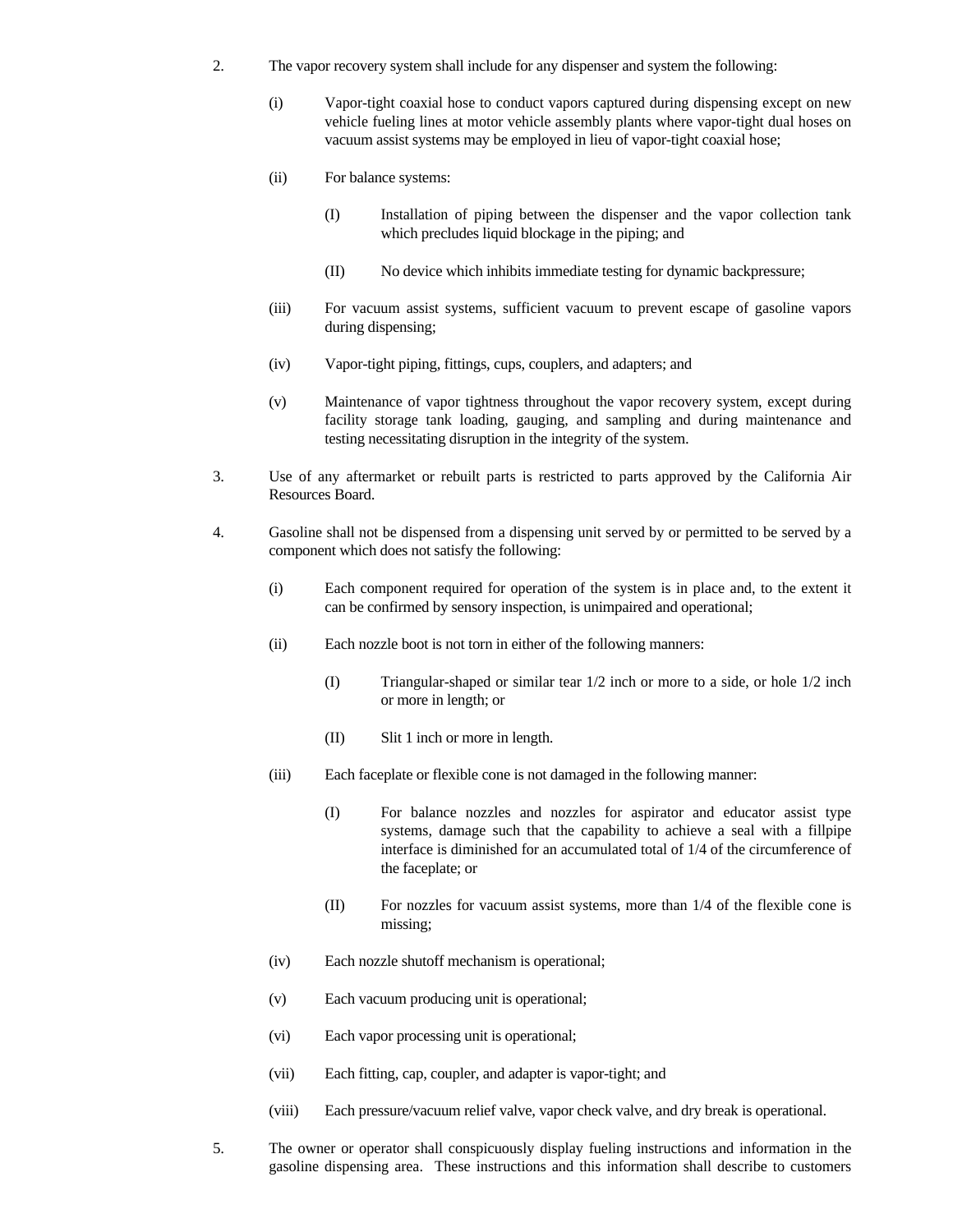clearly the proper procedure to be used for fueling vehicles from the dispenser. These instructions and this information shall include instruction about the proper method of reporting system defects first to facility management, and, then if defects are not corrected, to the Technical Secretary. The notice of the method of reporting to the Technical Secretary shall be displayed no earlier than 3 months after and no later than 6 months after the display of the other instructions and information listed above.

- (4) Test methods as follow apply:
	- (a) Unless otherwise specified in this rule, the test method found in Rule 1200-3-18-.85 of this chapter to determine compliance with the vapor-tight requirements of Paragraph (3) of this rule for lines, piping, caps, couplers, adaptors, and fittings;
	- (b) The test methods found in Appendix J, Technical Guidance Stage II Vapor Recovery Systems for Control of Vehicle Refueling Emissions at Gasoline Dispensing Facilities, Volume II, EPA-450/3-91- 022b (November 1991), to determine compliance with applicable requirements specified in Subparagraph (3)(c) of this rule; and/or
	- (c) Other methods necessary for demonstration of compliance approved by the Technical Secretary and the EPA.
- (5) Recordkeeping requirements apply as follow:
	- (a) Each owner or operator subject to provisions of this rule shall comply with the recordkeeping requirements of this rule. Except as otherwise specified in this chapter, these records will be maintained for a minimum of 3 years and shall be made available to the Technical Secretary upon request.
	- (b) If any exemption based upon the quantity of gasoline dispensed is claimed for a facility subject to this rule, the owner or operator of the facility shall maintain records showing the quantity of gasoline dispensed each month at the facility.
	- (c) Required permits and required logs of maintenance shall be kept at the facility for which the permits are issued and the logs created.
- (6) The owner or operator of any facility containing sources subject to this rule shall :
	- (a) Comply with the requirements in Rule 1200-3-18-.04(1) and (2) of this chapter, including an initial compliance demonstration with the applicable requirements specified in Subparagraph (3)(c) by the applicable test methods specified in Subparagraphs (4)(b) and (c) of this rule;
	- (b) Within 30 days following the occurrence of an incident which could reasonably be expected to have adversely affected the performance of the system, such as excavation near system piping or following replacement of the system, perform applicable testing to demonstrate compliance is maintained;
	- (c) Within 5 years following any compliance demonstration for the complete system, demonstrate the system maintains compliance; and
	- (d) Provide the Technical Secretary written notice of any compliance demonstration testing. This notice shall be provided to the Technical Secretary such that the Technical Secretary is informed of the proposed testing at least 14 days before the proposed date of testing, thereby providing the Technical Secretary opportunity to observe the testing.
- (7) Compliance with the requirements of Subparagraph (3)(c) shall be as follows:
	- (a) For facilities subject to this rule owned by an independent small business marketer of gasoline:
		- 1. No less than one-third of these facilities shall have achieved compliance by June 21, 1994;
		- 2. No less than two-thirds of these facilities shall have achieved compliance June 21, 1995;